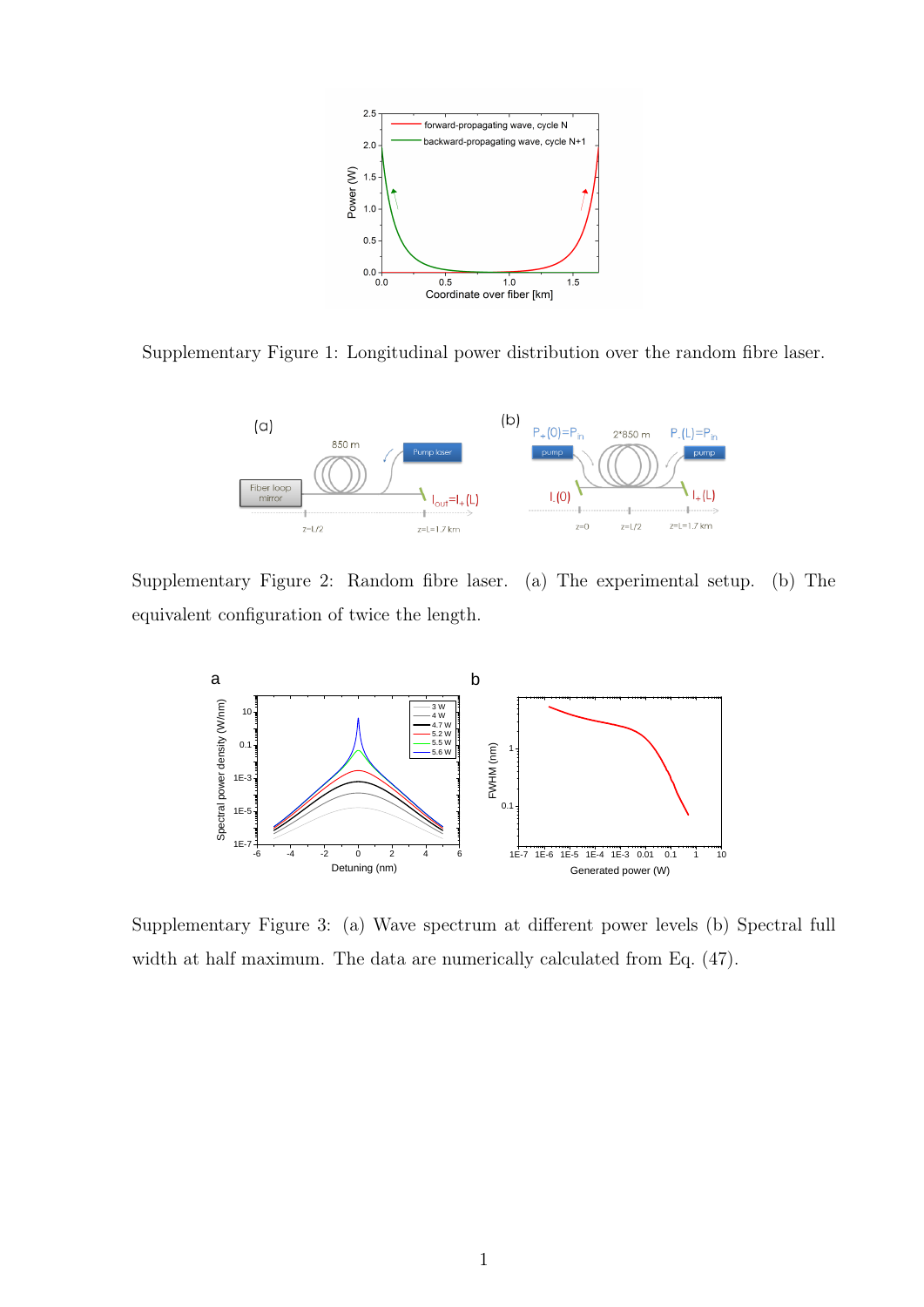## Supplementary Note 1. Basic dynamic equations

Here, we provide details of the formalism for describing wave kinetics in active cycled systems. We illustrate our method with an example of a random distributed feedback fibre laser. However, the approach is general. The random laser here is a span of optical fibre of length  $L$  that is optically pumped from fibre ends. The randomly backscattered light in the waveguide is amplified by the Raman effect, and the system starts to lase. See more about random fibre lasers in the recent review [1].

A schematic distribution of the generated wave power along the fibre span is presented in Supplementary Figure 1. Two electromagnetic waves, – propagating to the right and the left, are generated in the fibre. Due to amplification, their amplitudes are increased during the propagation and achieve maxima near the ends of the fibre, before passing outside the fibre. Let us stress that nonlinear interaction between counter-propagating waves is weak, since their amplitude maxima are achieved at opposite ends of the fibre. Therefore, they can be considered independently.

We begin with the dynamic model describing the evolution of the envelope of the generation electromagnetic field,  $\psi$ , over the coordinate z within the fibre, at  $0 < z < L$ , in which  $L$  is the span length. The equation for the generation wave propagating in the fibre to the right is

$$
i\left(\partial_z - \hat{g}\right)\psi = \beta \partial_t^2 \psi + \frac{\gamma}{2} \psi |\psi|^2, \tag{1}
$$

in which t stands for time,  $\gamma$  is the Kerr nonlinear coefficient, and  $\beta$  is the quadratic dispersion coefficient. We consider the generation processes high above the threshold, so we neglect noise terms in Eq. (1). An equation similar to Eq. (1) describes the signal propagating to the left. The only difference is in the sign of the derivative  $\partial_z$ .

The effective gain operator  $\hat{g}$  is determined by the energy pumping and attenuation of the signal. In the frequency domain, it is a frequency-dependent function  $g = g_R P(z) - \alpha$ , in which  $g_R$  is the Raman gain coefficient,  $P(z)$  is the power of the pumping wave, and  $\alpha$  is the linear attenuation coefficient in the fibre. The distribution of energy pumping over the evolution coordinate z is defined by the factor  $P(z)$  that is assumed to be known (it can be consistently found from the power balance equations). Lasing occurs for frequencies near the maximum of the effective gain g. We can approximate spectral dependence of the effective gain by the Taylor expansion of the gain coefficient near its maximum:

$$
g(\omega) = g_R P(z) - \alpha - aP(z)\omega^2 \tag{2}
$$

Further we use a notation  $g_0 = g_R P(z) - \alpha$ . Note that above the generation threshold,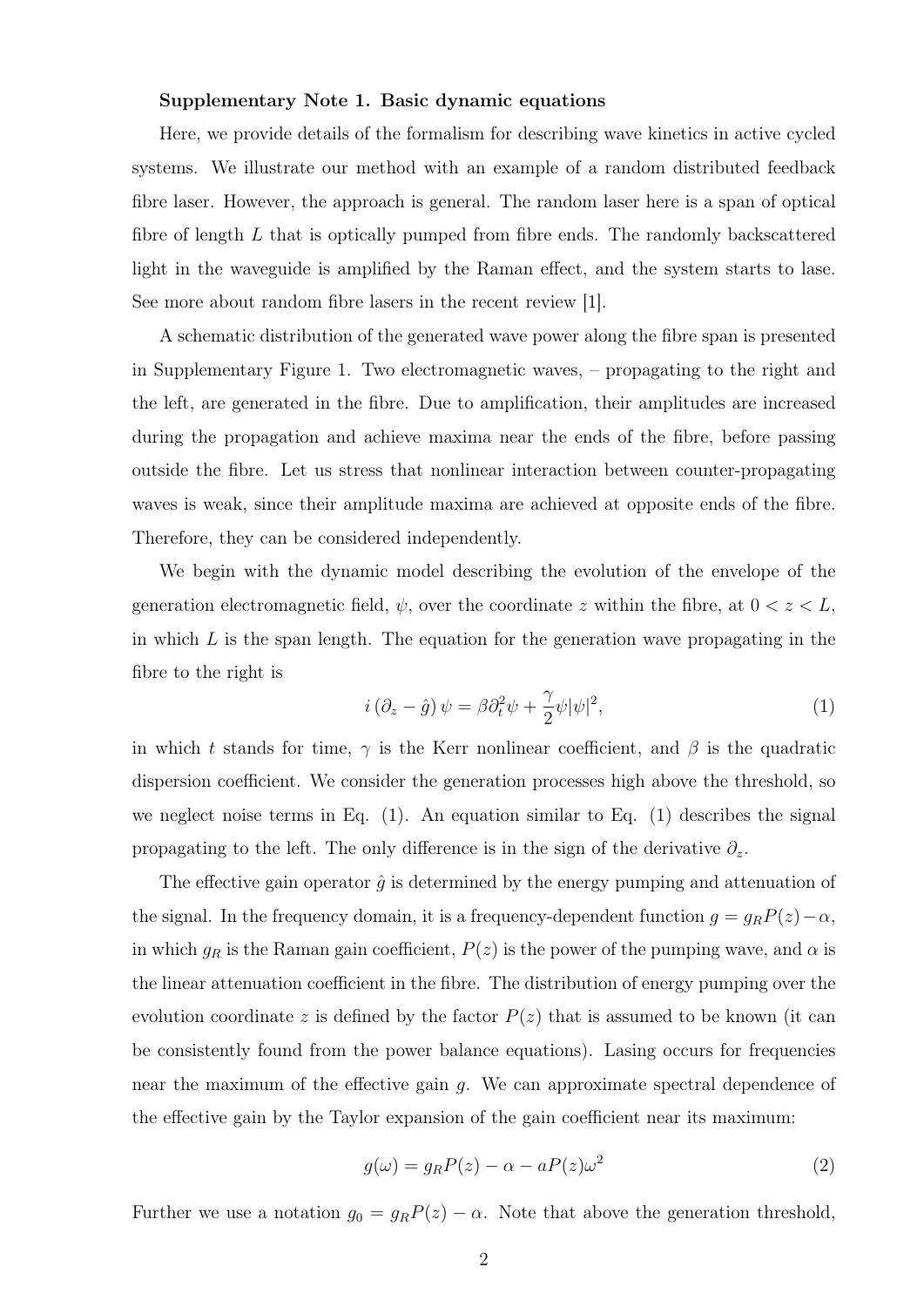the condition  $g_0 > 0$  must be fulfilled.

In reality, the power of the pumping wave  $P(z)$  depends on the generation wave  $\psi$ . They are related via the power balance equations [2, 1]. Therefore, the problem should be solved in two steps. First, we must find  $\psi$  at a given P and then self-consistently find  $P(z)$ , using the balance equation. Here, we concentrate on the most challenging first step.

In a random fibre almost all generated radiation goes out from the fibre end. Only a small part of the energy is reflected back via weak Rayleigh back scattering processes. Due to spatial distribution of the gain, amplitudes of generated waves are increased during evolution, making the scattering process feedback most effective only at the very end of the fibre. This implies an effective initial condition for the generation wave  $\psi_{+}$ , propagating to the right, through the amplitude of the generation wave  $\psi_-,$  propagating to the left. Formally, the effective initial conditions for the waves can be introduced as

$$
\psi_{+}(0,t) = \hat{R}_{l}\psi_{-}(0,t), \quad \psi_{-}(L,t) = \hat{R}_{r}(\omega)\psi_{+}(L,t), \tag{3}
$$

in which  $R_l$  and  $R_r$  – reflection coefficients on the respective left end and the right end of the fibre are defined in the frequency domain. These coefficients may have different  $ω$ -dependence in different schemes. In the case of the random fibre laser,  $|R| \ll 1$ , the reflection smallness leads to the conclusion that the signal is only weakly disturbed by the reflection, thus justifying the conditions (3).

The spectrum of the generated wave in the random fibre laser is relatively broad (in comparison to few-mode lasers) and consists of a high number of spectral components near the carrying frequency  $\omega_0$  (see [1]). The main challenge here is to describe an influence of non-linearity on the generation spectrum. To do that, we use the standard kinetic approach dealing with averaged quantities. We assume that the dispersion length  $(\beta \Delta^2)^{-1}$ (in which  $\Delta$  is the spectral width) is small in comparison to the fibre length L. Then phases of the harmonics with different frequencies possess essentially different phases. Therefore, at averaging over a length larger than the dispersion length the harmonics can be treated as approximately independent.

The main object in kinetic theory is the pair correlation function

$$
\langle \psi(z, t_1 + t) \psi^*(z, t_1) \rangle = \int \frac{d\omega}{2\pi} \exp(-i\omega t) F(z, \omega), \tag{4}
$$

in which angular brackets mean averaging over distances larger than the dispersion length and  $\psi^*$  designates complex conjugation. Due to assumed time homogeneity, the average (4) solely depends on the time difference t and is independent of  $t_1$ . However, when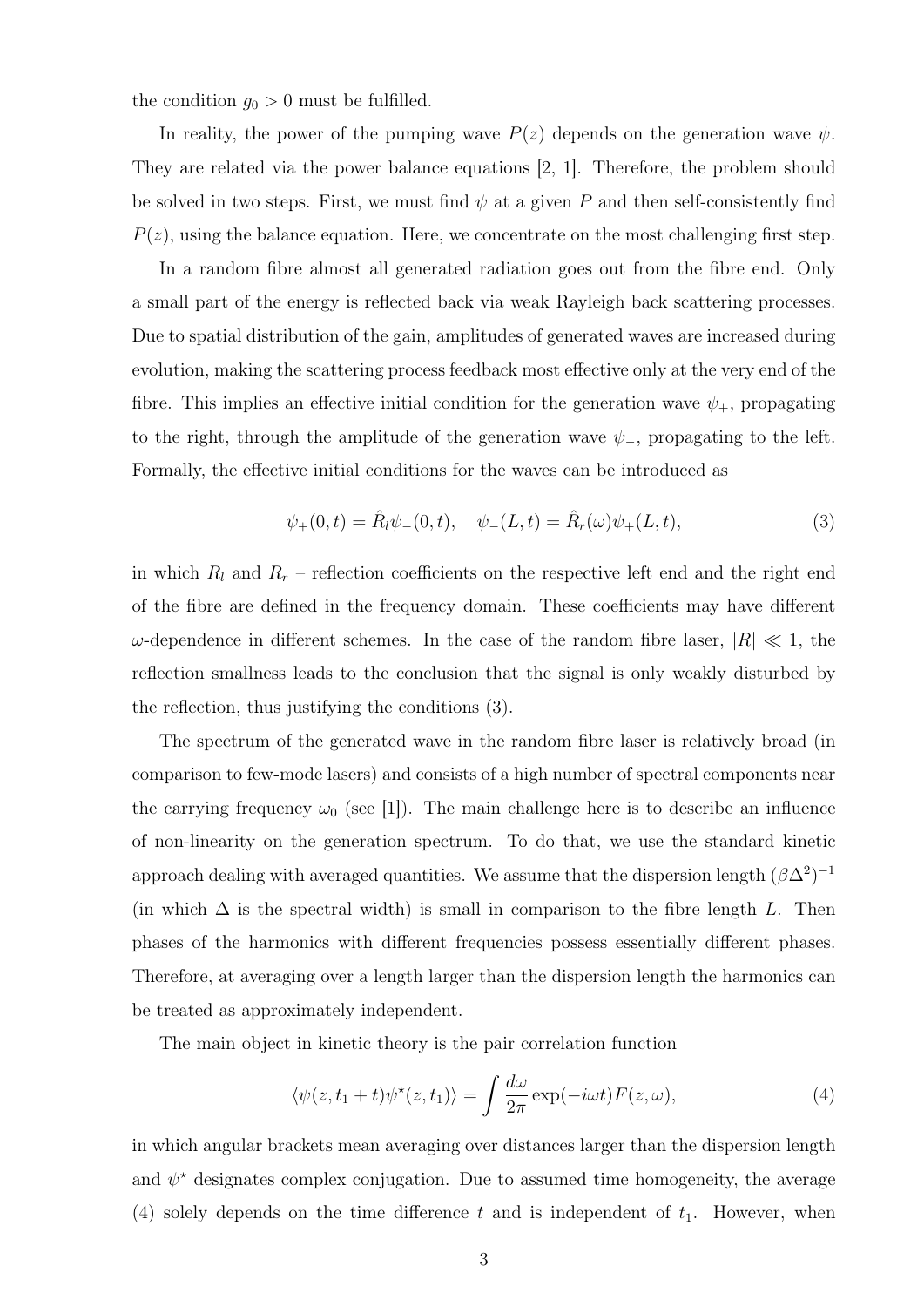examining real fibres, it is useful to average over time (integrate over  $t_1$ ) to eliminate effects related to different fluctuations (noises) neglected in our formalism. Let us stress that due to z-dependence of the generation wave, the system is not homogeneous in space, in contrast to the time behavior. The function  $F$  is nothing else but the spectrum of the generated signal. Note that the signal intensity  $I$  can be expressed via the spectrum, it is the integral

$$
I \equiv \langle |\psi|^2 \rangle = \int \frac{d\omega}{2\pi} F(\omega). \tag{5}
$$

The boundary conditions (3) lead to the following relations for the averages

$$
F_{+}(0,\omega) = |R_{l}(\omega)|^{2} F_{-}(0,\omega), \quad F_{-}(L,\omega) = |R_{r}(\omega)|^{2} F_{+}(L,\omega), \tag{6}
$$

in which  $F_+$  and  $F_-\$  correspond to the generation waves respectively propagating to the right and the left. Further, we consider the symmetric stationary situation in which  $R_l = R_r$  and  $F_+(z) = F_-(L - z)$ . Then we come to the condition

$$
F(0,\omega) = |R(\omega)|^2 F(L,\omega),\tag{7}
$$

for the signal propagating to the right. The condition relates values of the correlation function F taken at different ends of the fibre. Therefore, it can be considered as a closed loop.

## Supplementary Note 2. Kinetics

To examine non-linear effects in the random laser, a perturbation theory must be developed. The starting point for the theory is the basic equation (1) for the envelope  $\psi(z, t)$ . We treat the non-linear term in Eq. (1) as a perturbation and expand the solution of the equation over the non-linearity. Then we use the expansion for calculating the average (4). Effectively, we apply a diagrammatic technique of the type developed first by Wyld [3] in the context of hydrodynamic turbulence. The diagrammatic technique enables us to calculate correlation functions of the field  $\psi$ .

Below, we aim to derive an evolution equation for the spectrum  $F$ . The equation enables us to analyze the form of the spectrum and its dependence on the system parameters. Our derivation is performed in the spirit of the derivation of the standard kinetic equation [4, 5] for classic waves. However, our system is close to an integrable one since at  $g = 0$ , the basic equation (1) is the non-linear Schrödinger equation that is completely integrable and possesses an infinite number of integrals of motion. There are no kinetics in the system of waves described by the non-linear Schrödinger equation  $[6]$ . Therefore,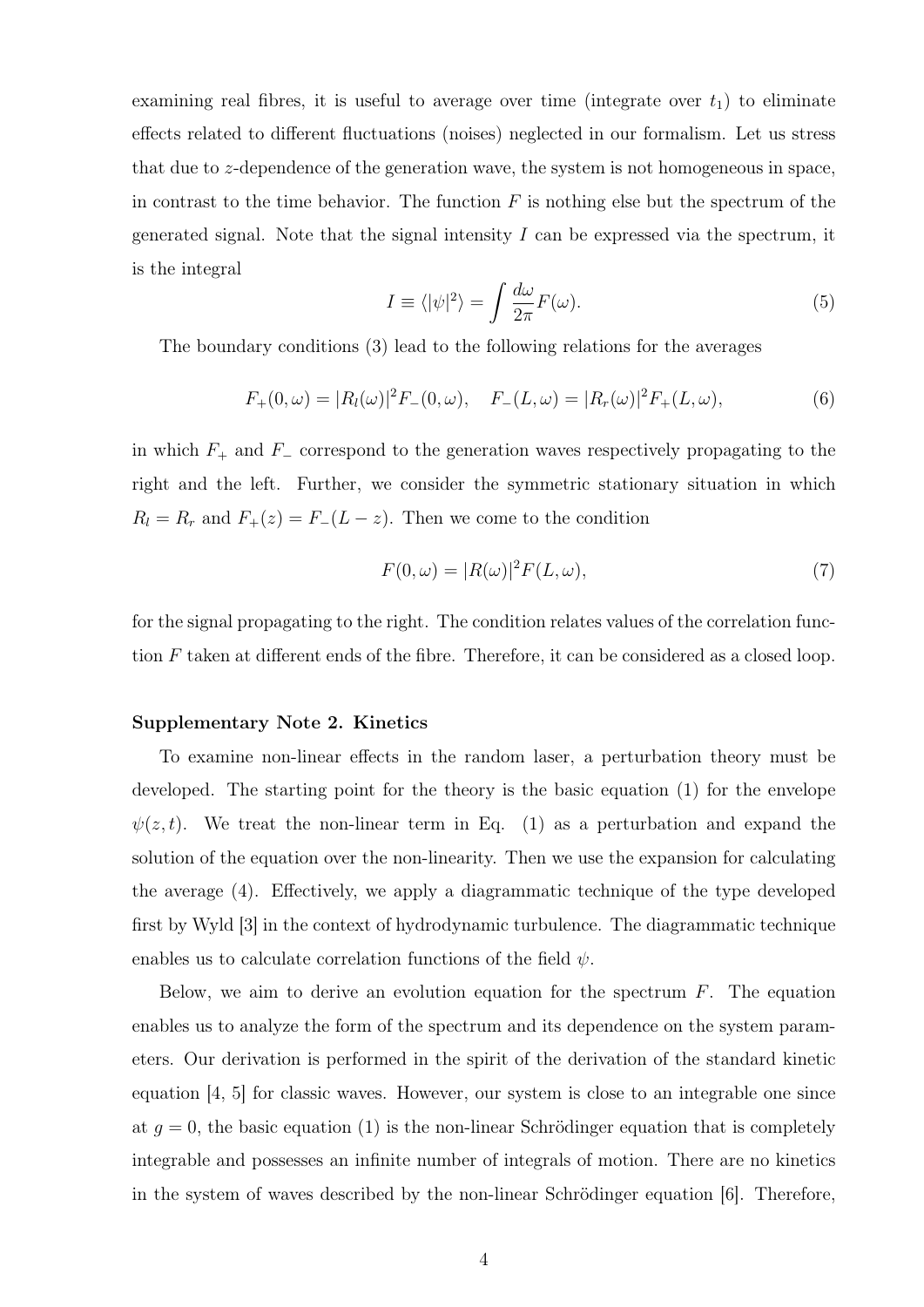non-trivial kinetics is related to the presence of the gain term  $g$  that makes the situation qualitatively different from the standard kinetic equation and requires a consistent derivation of a generalized kinetic equation.

A formal solution of the equation (1) can be written as

$$
\psi(z,t) = \int dt' G(z, z_{\star}, t - t') \psi(z_{\star}, t')
$$

$$
-\frac{i\gamma}{2} \int dt' \int_{z_{\star}}^{z} dz' G(z, z', t - t') \psi(z', t') |\psi(z', t')|^{2}, \tag{8}
$$

in which  $z_{\star}$  is an arbitrary point and

$$
G_0(z, z', t) = \theta(z - z') \int \frac{d\omega}{2\pi} \exp\left[-i\omega t + \int_{z'}^z dz'' (g + i\beta \omega^2)\right]
$$
(9)

is the Green function determining a linear response of the system to an external influence. Analogously, it is possible to consider the "back" in z evolution. For example, in the linear approximation

$$
\psi(z',t') \approx \int dt \ G(z,z',t-t')\psi(z,t). \tag{10}
$$

As a next step, we derive an equation for the function  $F(4)$ . Eq. (1) yields

$$
\partial_z F(z,\omega) = 2gF - \frac{i\gamma}{2} \int dt \exp(i\omega t)
$$

$$
\langle \psi(z,t)\psi^*(z,0) [|\psi(z,t)|^2 - |\psi(z,0)|^2] \rangle.
$$
 (11)

Here, as above, the angular brackets mean averaging over distance larger than the dispersion length. The equation (11) implies that both g and F are slowly varying at the length of averaging. We assume  $\beta \Delta^2 \gg g_0$ . We can then choose the averaging length l much smaller than  $g_0^{-1}$ . In addition, the inequality  $aP\Delta^2 \ll g_0$  must be satisfied as a manifestation of the spectrum narrowness in comparison with the characteristic frequency range of the Raman scattering. Therefore, we come to the chain of the inequalities  $aP\Delta^2 \ll g_0 \ll \beta\Delta^2$  that must be satisfied for our theoretical scheme to be valid.

The phase randomization caused by dispersion leads to approximately Gaussian statistics of the field  $\psi$ , since it appears to be a sum of a large number of independent terms. Therefore, by calculating averages like (11), we can use the Wick theorem (the presentation of the average of some product of  $\psi$  fields via its pair correlation functions). However, application of the Wick theorem to the combination on the right-hand side of Eq. (11) gives zero. Therefore, we must take into account a weak correlation between different harmonics caused by non-linearity. Technically, one should exploit the non-linear contri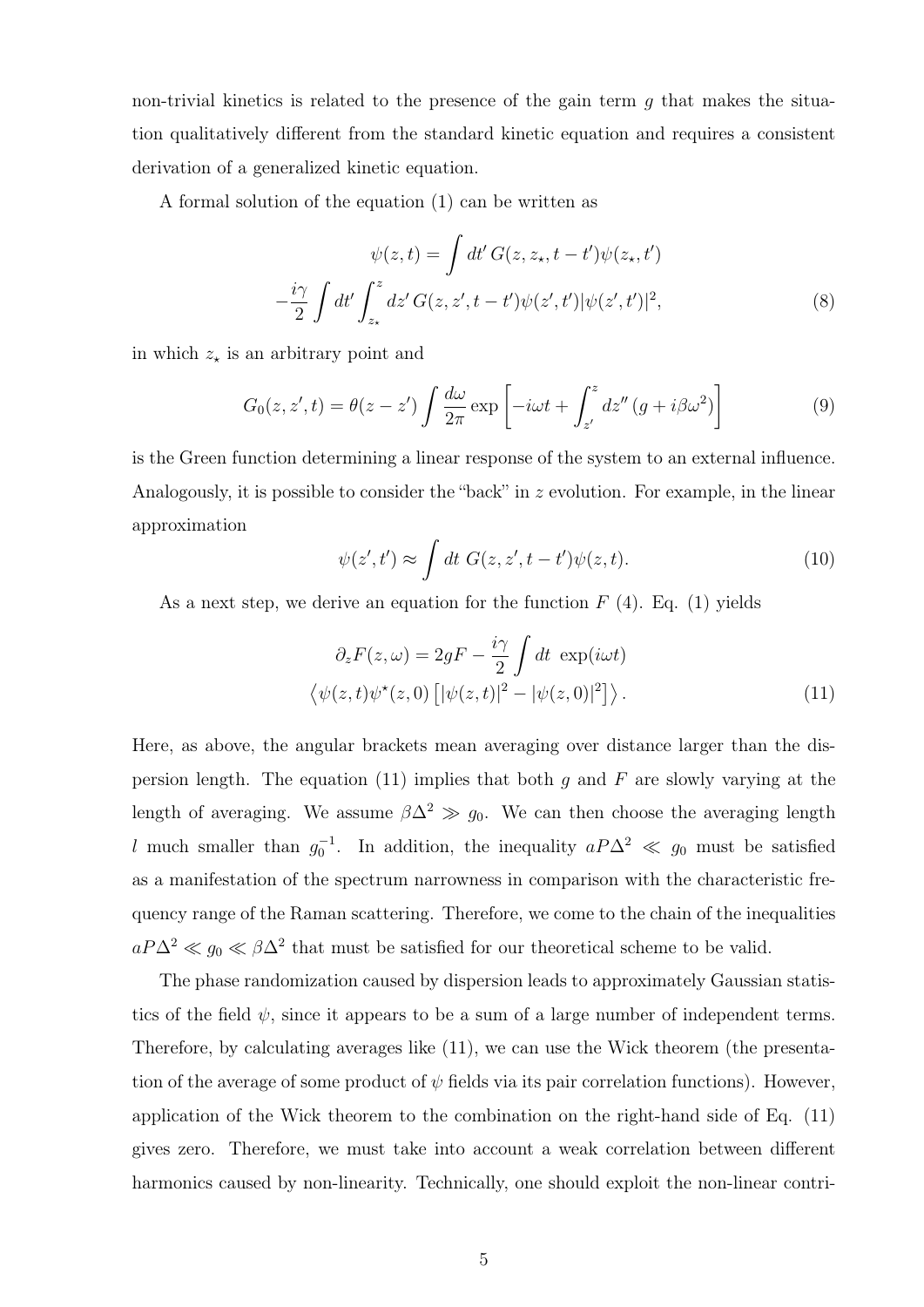bution to  $\psi$  from Eq. (8)

$$
\psi_{non}(z,t) = -\frac{i\gamma}{2} \int dt' \int_0^z dz' G(z, z', t - t')
$$

$$
\int dt_1 G(z, z', t_1 - t') \psi(z, t_1) \left| \int dt_2 G(z, z', t_2 - t') \psi(z, t_2) \right|^2,
$$
(12)

in which we substitute the expression (10). The goal of the substitution is to express  $\delta \psi$ in terms of  $\psi(z, t)$ . Then averages in the right-hand side of Eq. (12) are expressed in terms of the function  $F(z, \omega)$  (4).

Using the Wick theorem, substituting the expression (9) and taking integrals over time, we obtain from Eq. (12)

$$
(\partial_z - 2g) F = \gamma^2 \int \frac{d\omega_1 d\omega_2 d\omega_3}{(2\pi)^2} \delta(\omega + \omega_1 - \omega_2 - \omega_3)
$$

$$
\left[ \frac{g_a F F_2 F_3}{g_a^2 + \Omega^2} + \frac{g_c F_1 F_2 F_3}{g_c^2 + \Omega^2} - \frac{2g_b F F_1 F_3}{g_b^2 + \Omega^2} \right].
$$
(13)

Here,  $F = F(z, \omega)$ ,  $F_1 = F(z, \omega_1)$ , so the following notations are introduced

$$
\Omega = \beta(\omega^2 + \omega_1^2 - \omega_2^2 - \omega_3^2), \quad g_a = g(\omega) + g(\omega_2) + g(\omega_3) - g(\omega_1),
$$
  

$$
g_b = g(\omega) + g(\omega_1) + g(\omega_3) - g(\omega_2), \quad g_c = g(\omega_1) + g(\omega_2) + g(\omega_3) - g(\omega).
$$

The equation (13) is the generalized kinetic equation derived for interacting waves in an unstable medium (due to pumping). In Eq. (13), the usual  $\delta$ -functions, which ensure the wave vector conservation in the collision integral (right-hand side), are substituted by Lorentzians, in which the gain  $g$  is presented. It is a manifestation of the system nonhomogeneity in z that is caused by the gain. Other properties of the generalized kinetic equation are close to one of the usual wave kinetic equations. For example, an integral over  $\omega$  of the collision integral is equal to zero. This is a consequence of the conservation law of wave action (number of waves), which is valid without gain.

Note that similar kinetic equation with Lorentzians was found in the paper [7] where finite wave damping was taken into account. However, there is a principal and fundamental difference. In our case one cannot substitute the Lorentzians by  $\delta$ -functions (as it was made in the cited work) even for the case of narrow Lorentzians since then the collision integral becomes zero due to complete integrability of the  $1D$  Schrodinger equation. This makes our result special and very different.

It is instructive to compare our generalized equation with usual kinetic equation for weak wave turbulence [5]. The latter has two types of solutions: Equilibrium solution and flux solution, both with power spectra. In our case, the collision integral is non-zero, since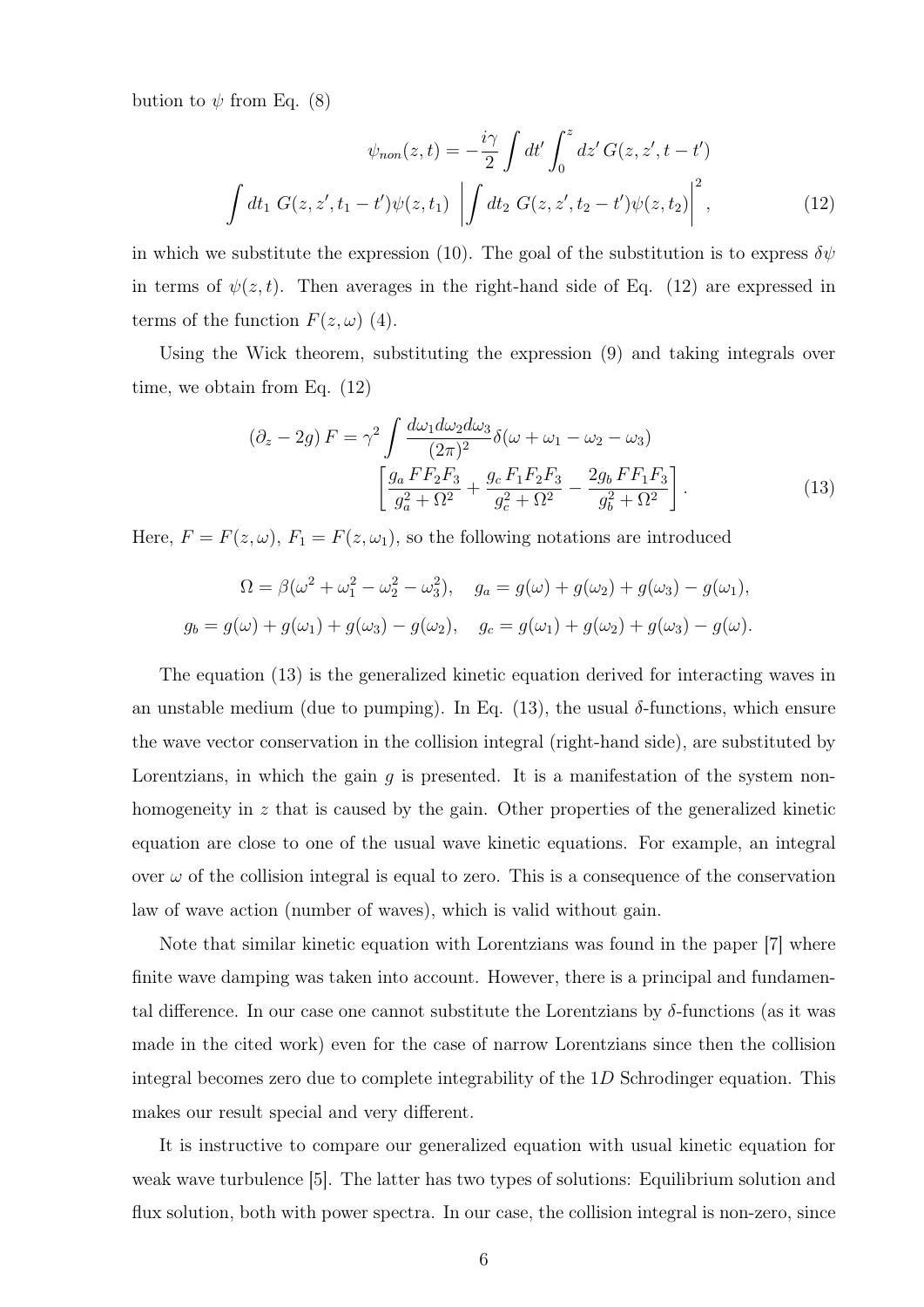it should be balanced by some additional term appearing due to the space inhomogeneity of the system. That leads to a z-dependent characteristic spectrum width. Formally, it is a consequence of the "locality" property of our collision integral (it is determined by frequencies of the order of the external frequency). The "locality" property is also characteristic of the collision integral in usual weak wave turbulence. Our results are not limited to optics, but are relevant to many other areas of science in which the non-linear Schrödinger equation is a master model and four-wave mixing of a large number of waves occurs, such as in ocean waves science [14].

It is possible to substitute  $g \to g_0$  in the collision integral since we assumed  $aP\Delta^2 \ll g_0$ and explained relative shortness of the non-linear stage (where the collision integral is relevant). However, generally, we should generally keep the term  $a P \omega^2$  in the left-hand side of Eq. (13), since it is relevant at the linear stage. As a result, we find

$$
\left(\partial_z - 2g_0 + 2aP\omega^2\right)F = \gamma^2 \int \frac{d\omega_1 d\omega_2 d\omega_3}{(2\pi)^2} \delta(\omega + \omega_1 - \omega_2 - \omega_3)
$$

$$
\frac{2g_0}{4g_0^2 + \Omega^2} \left[ FF_2F_3 + F_1F_2F_3 - FF_1F_2 - F_\omega F_1F_3\right].\tag{14}
$$

In the paper we examine the case of relatively strong dispersion (wide spectrum), in which  $\beta \Delta^2 \gg g_0$  (here,  $\Delta$  is the spectrum width). The inequality  $\beta \Delta^2 \gg g_0$  means that we can pass to the limit of small q in Eq. (13) or (14). However, we should be careful because of the above-mentioned cancellations. In the limit  $g_0 \to 0$ , the Lorentzian in the collision integral (the right-hand side of Eq.(14)), turns to  $\delta$ -function of  $\Omega$ , acquiring the form of the usual collision integral [5]. However, in this limit, the collision integral turns to zero. It is a consequence of the complete integrability of the one-dimensional non-linear Schrödinger equation. An existence of an infinite number of integrals of motion in this case leads to an absence of kinetics in all orders in non-linearity [6].

Therefore, we should go beyond the zero order in  $g_0$  (that gives  $\delta$ -function) and keep the first order in  $g_0$ . Thus we can neglect  $g_0$  in comparison to  $\Omega$  in the denominator in Eq. (14) and keep  $g_0$  in the nominator to obtain

$$
(\partial_z - 2g) F(z) = \frac{2g_0 \gamma^2}{\beta^2} \int \frac{d\omega_1 d\omega_2 d\omega_3}{(2\pi)^2} \delta(\omega + \omega_1 - \omega_2 - \omega_3)
$$
  

$$
(\omega^2 + \omega_1^2 - \omega_2^2 - \omega_3^2)^{-2} (F F_2 F_3 + F_1 F_2 F_3 - F F_1 F_2 - F F_1 F_3).
$$
 (15)

Note the presence of the singular denominator in Eq. (15). This does not lead to any divergency because of integrability (any divergency would mean that the coefficient at the  $\delta$ -function is not zero). The equation is a starting point of subsequent calculations.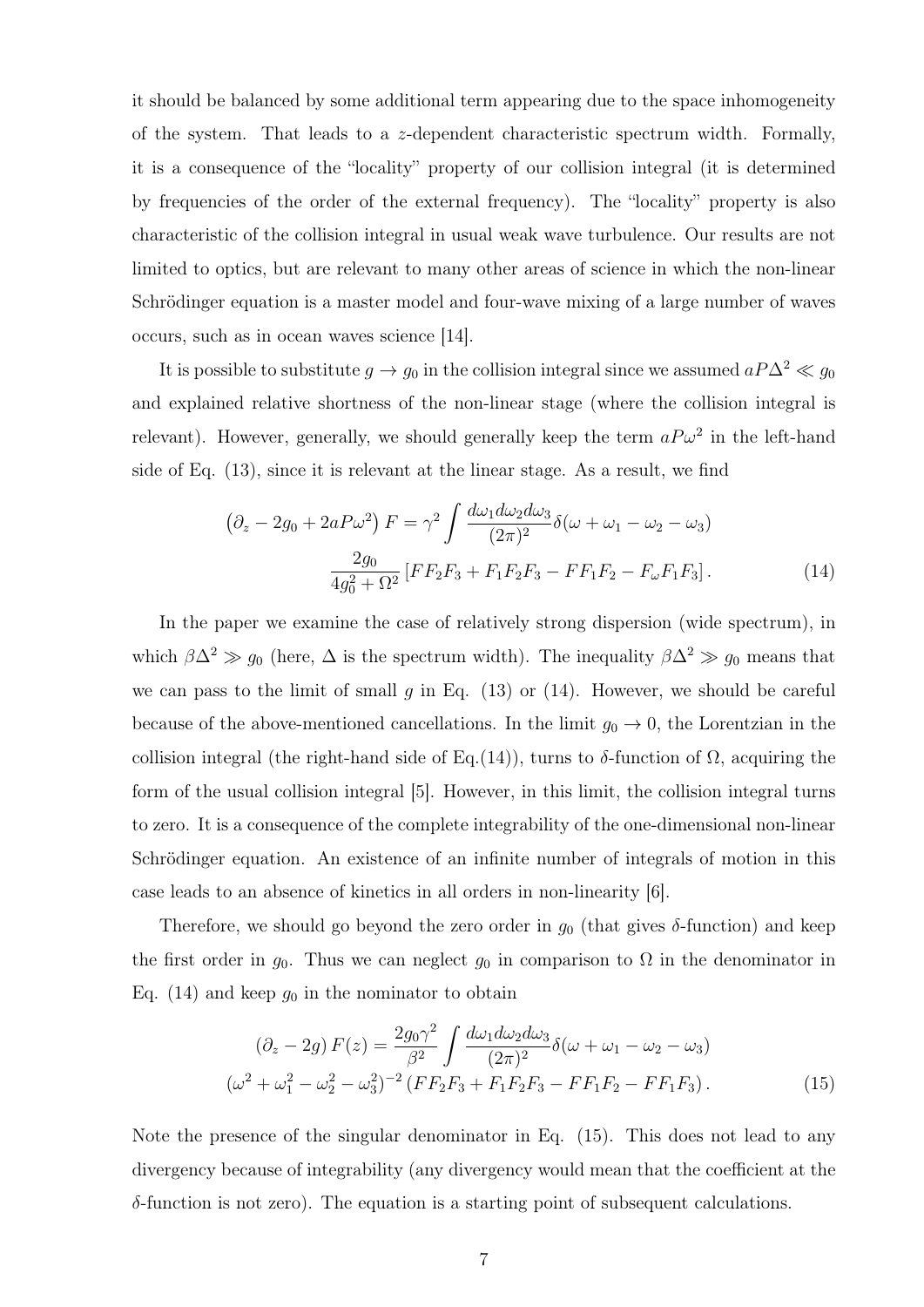As it follows from Eq. (15), in the linear approximation

$$
F_{\rm lin}(z,\omega) \propto \exp\left[2 \int dz \, (g_0 - aP\omega^2)\right]. \tag{16}
$$

The expression describes the exponential growth of the signal amplitude. Besides, the relation (16) shows that in the linear regime, the laser spectrum becomes narrower following the gain spectral shape  $g(\omega)$ . If factor  $\mathcal{A} > \Delta_0^{-2}$ , in which  $\mathcal{A} = \int dz \ aP$  and  $\Delta_0$ are the initial spectrum width at  $z = 0$ . The spectrum width  $\Delta$  at the end of the linear stage can be estimated as  $\Delta \sim \mathcal{A}^{-1/2}$ . Note that the spectral width in this case does not depend on the initial spectral width at  $z = 0$ .

#### Supplementary Note 3. Diagrammatic expansion

The generalized kinetic equation (13) is derived in the lowest order of the perturbation theory. To examine higher-order corrections, we need to use more powerful tool that is the Wyld diagrammatic technique. Here, we outline this technique, as applied to the considered problem. For illustration purposes, we will re-derive the generalized kinetic equation (13) using the diagrammatic technique.

Correlation functions of the field  $\psi$  governed by the equation (1) can be calculated using the diagrammatic technique of the type developed first by Wyld [3] in the context of hydrodynamic turbulence. In the technique, the correlation functions are presented as a series over the non-linearity in the dynamic equation for the field (over  $\gamma$ ). We use the version of the formalism developed in works [8, 9, 10, 11] in which the Wyld diagrammatic technique is reduced to a quantum field theory.

The correlation functions are then calculated as functional integrals over the fields  $\psi$ ,  $\psi^*$  and auxiliary fields p and p<sup>\*</sup> with the weight exp(-A), in which A is the "action"

$$
A = \int_{0}^{L} dz \int dt \left\{ p^{\star} \left[ (\partial_z - \hat{g}) \psi + i \partial_t^2 \psi + i \frac{\gamma}{2} \psi |\psi|^2 \right] + p \left[ (\partial_z - \hat{g}) \psi^{\star} - i \partial_t^2 \psi^{\star} - i \frac{\gamma}{2} \psi^{\star} |\psi|^2 \right] \right\}.
$$
 (17)

(Without losing generality, this section uses  $\beta = 1$ .) Note that an integration over the auxiliary fields guarantees validity of the equation (1) and the complex conjugated equation.

The perturbation expansion is introduced for the pair correlation function

$$
\langle \psi(z,t)\psi^*(z',t')\rangle = \int \frac{d\omega}{2\pi} \exp[-i\omega(t-t')]F(z,z',\omega),\tag{18}
$$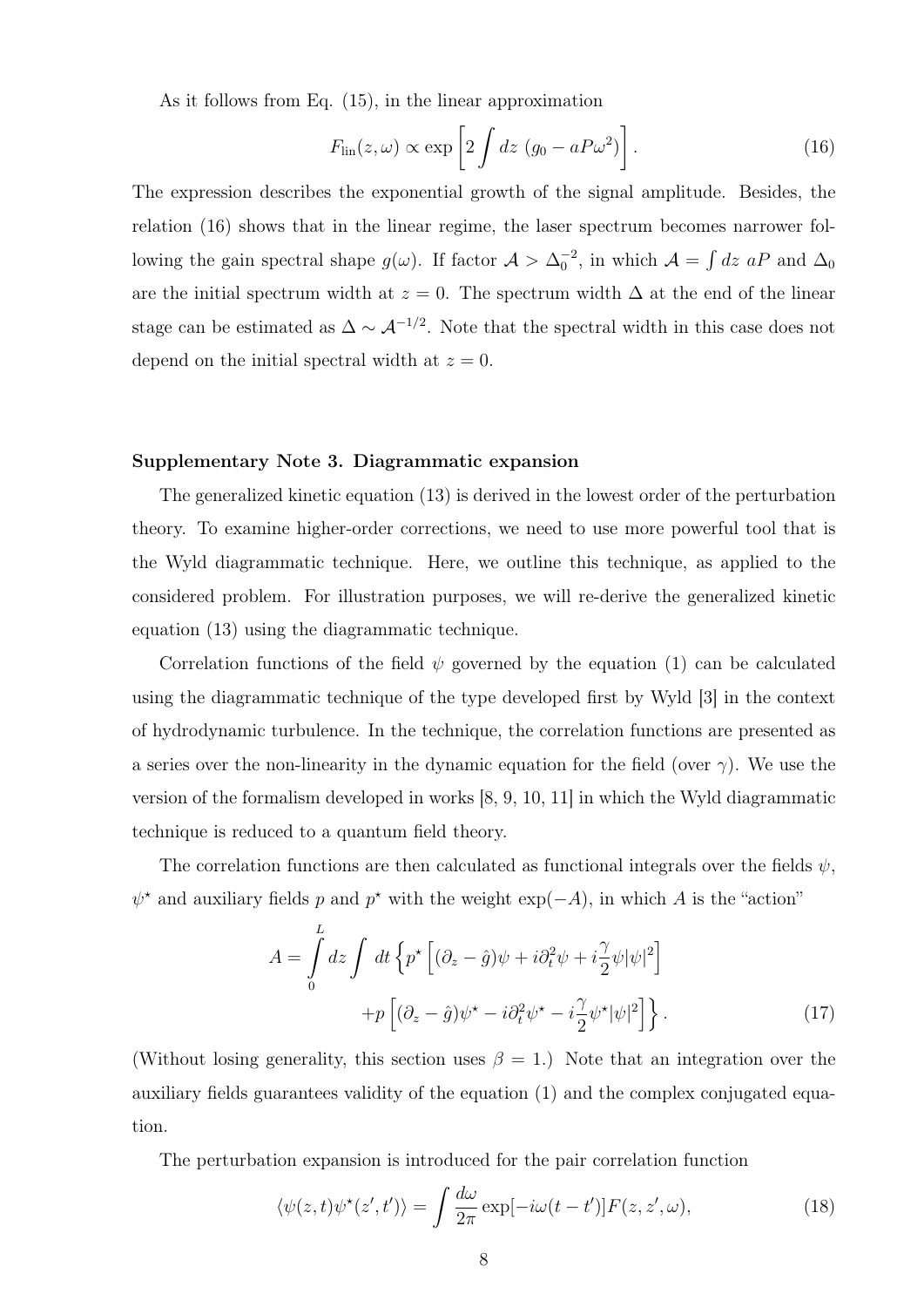and for the Green functions

$$
\langle \psi(z,t)p^*(z',t') \rangle = G(z,z',t-t'),\tag{19}
$$

$$
\langle \psi^*(z,t)p(z',t') \rangle = \bar{G}(z,z',t-t'). \tag{20}
$$

Due to space inhomogeneity, the pair correlation function (18) depends on both coordinates (the correlation function introduced in the previous section is taken at coinciding points,  $z = z'$ ). The functions (19,20) determine a linear response of the system to an external influence. Therefore they should possess corresponding causality properties. We formulate dynamics in terms of z, therefore  $G(z, z', t) = 0 = \overline{G}(z, z', t)$  if  $z < z'$ . Note that the correlation functions of the type  $\langle pp^* \rangle$  are zero.

In the framework of the perturbation theory, the functions  $F$  and  $G, \bar{G}$  are represented as infinite series over  $\gamma$ , in which different terms are determined by bare functions (obtained at  $\gamma = 0$ ). The bare values of the Green functions,  $G_0$  and  $\bar{G}_0$ , are written as

$$
G_0 = \theta(z - z') \int \frac{d\omega}{2\pi} \exp\left[-i\omega(t - t') + (g + i\omega^2)(z - z')\right],\tag{21}
$$

$$
\bar{G}_0 = \theta(z - z') \int \frac{d\omega}{2\pi} \exp\left[i\omega(t - t') + (g - i\omega^2)(z - z')\right].
$$
 (22)

After substitution  $g = g_0 - aP\omega^2$ , the integrals (21,22) can be taken explicitly. Note that  $G, \bar{G}$  grow exponentially as  $z - z'$  increases. The bare value of the function F is determined by the boundary condition (3).

It is convenient to introduce a graphical representation. The Green functions are depicted by double lines directed to complex conjugated fields

$$
G = \underbrace{\qquad \qquad}_{z,t} \qquad \bar{G} = \underbrace{\qquad \qquad}_{z',t'} \qquad (23)
$$

The bare Green functions  $G_0$ ,  $\bar{G}_0$  are depicted by single lines

$$
G_0 = \underset{z',t'}{\underbrace{\qquad \qquad }} \qquad \bar{G}_0 = \underset{z',t'}{\underbrace{\qquad \qquad }} \qquad \qquad }\tag{24}
$$

The pair correlation function (18) is depicted by a wavy line

$$
F(z, z', \omega) = \underset{z}{\sim} \mathcal{N} \mathcal{N} \mathcal{N} \mathcal{N} \tag{25}
$$

To construct the perturbation expansion for  $D, G, \overline{G}$ , we must expand the exponent  $\exp(-A)$  in the respective functional integrals in the series over the interaction term

$$
A_{\rm int} = \frac{i\gamma}{2} \int\limits_0^L dz \int dt \, \left( p^\star \psi |\psi|^2 - p\psi^\star |\psi|^2 \right), \tag{26}
$$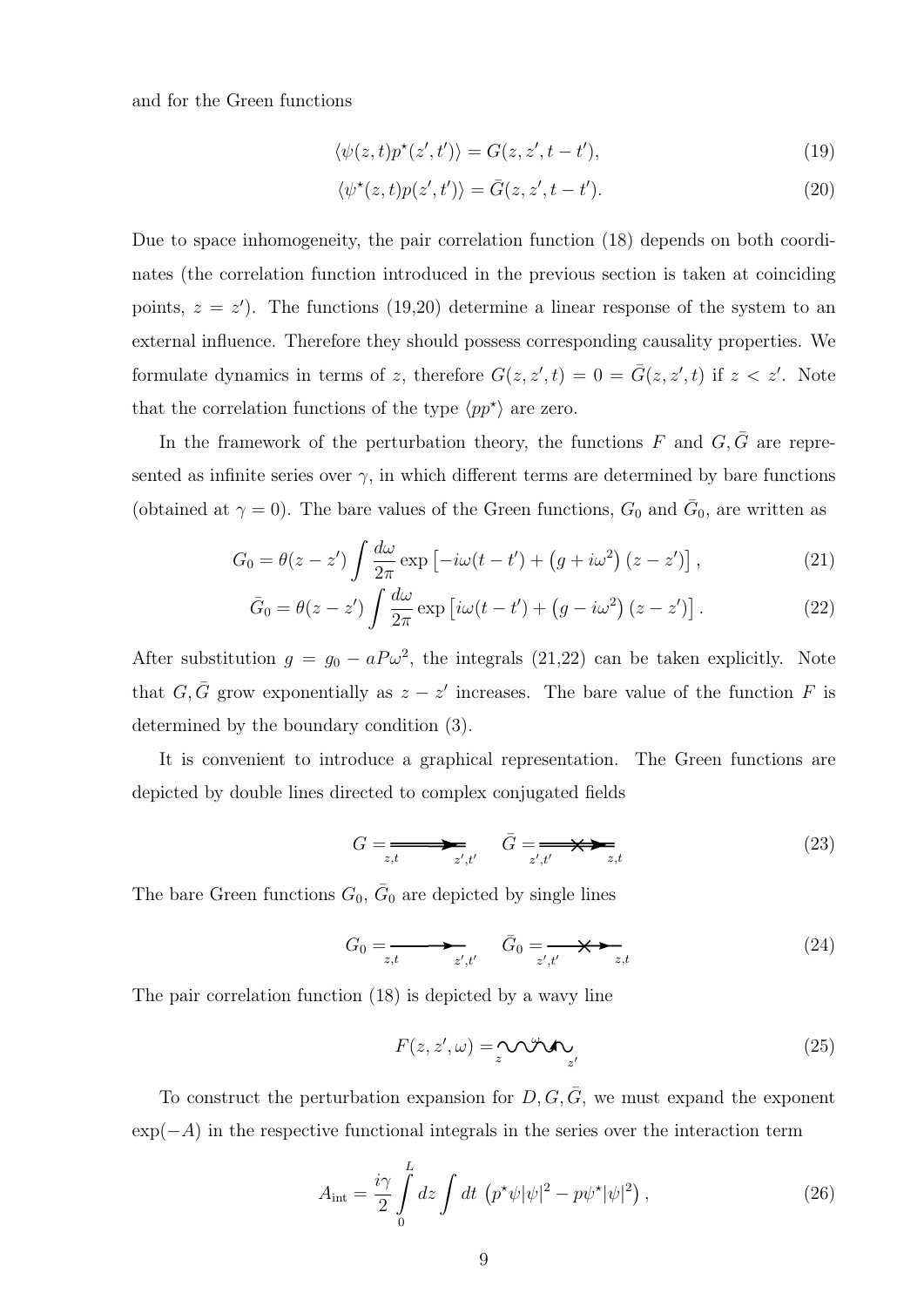and then express the terms of the expansion via the bare objects (which can be done explicitly). The terms of the expansion can be depicted as Feynman diagrams with vertices of the fourth order (corresponding to the factor  $\gamma$ ).

A partial summation of the diagrams leads to the following formally exact relations

$$
\begin{array}{c}\n\hline\n\end{array}\n\qquad\n\begin{array}{c}\n\hline\n\end{array}\n\qquad (27)
$$
\n
$$
\begin{array}{c}\n\hline\n\end{array}\n\qquad\n\begin{array}{c}\n\hline\n\end{array}\n\qquad (28)
$$

which is characteristic of the Wyld technique. Here, the blocks  $\Sigma$  (self-energy function) and  $\Pi_{\omega}$  (polarization operator) are subjects of calculation. The quantities in the first non-trivial order are given by two-loop diagrams (that can be obtained in the second order in  $A_{\text{int}}$ )

$$
\Sigma_{\omega} = -i\sum_{\mathcal{U}}\sum_{\mathcal{U}}\sum_{\mathcal{V}} + \frac{1}{2}\sum_{\mathcal{U}}\sum_{\mathcal{U}}\sum_{\mathcal{V}} + \sum_{\mathcal{U}}\sum_{\mathcal{U}}\sum_{\mathcal{V}} + \dots, \tag{29}
$$

$$
\Pi_{\omega} = \begin{cases} \sqrt{2} & \text{if } \omega & \text{if } \omega \leq 1 \\ \sqrt{2} & \text{if } \omega & \text{if } \omega \leq 1 \end{cases}
$$

The equation (27) can be analytically rewritten as

$$
[G_0^{-1} - \Sigma(\omega)]G(\omega) = \delta(z - z'),\tag{31}
$$

$$
G_0^{-1} = \partial_z - g - i\omega^2. \tag{32}
$$

A similar relation is valid for  $\bar{G}$ . Next, applying to the equation (28) the operator  $G_0^{-1}$ we find

$$
\left(\partial_z - g - i\omega^2\right) F(z, z', \omega) = \int_0^z dy \left[\Sigma(z, y, \omega) F(y, z', \omega) + \bar{G}(y, z', \omega) \Pi(z, y, \omega)\right].
$$
 (33)

An analogous equation can be obtained for the second argument,  $z'$ . It follows from Eq. (33) that if the z-interval is small enough and if the non-linearity is weak then

$$
F(y, z, \omega) \approx F(z, z, \omega) \exp \left[ \left( i\omega^2 + g \right) (y - z) \right], \quad F(z, y, \omega) = \bar{F}(y, z, \omega). \tag{34}
$$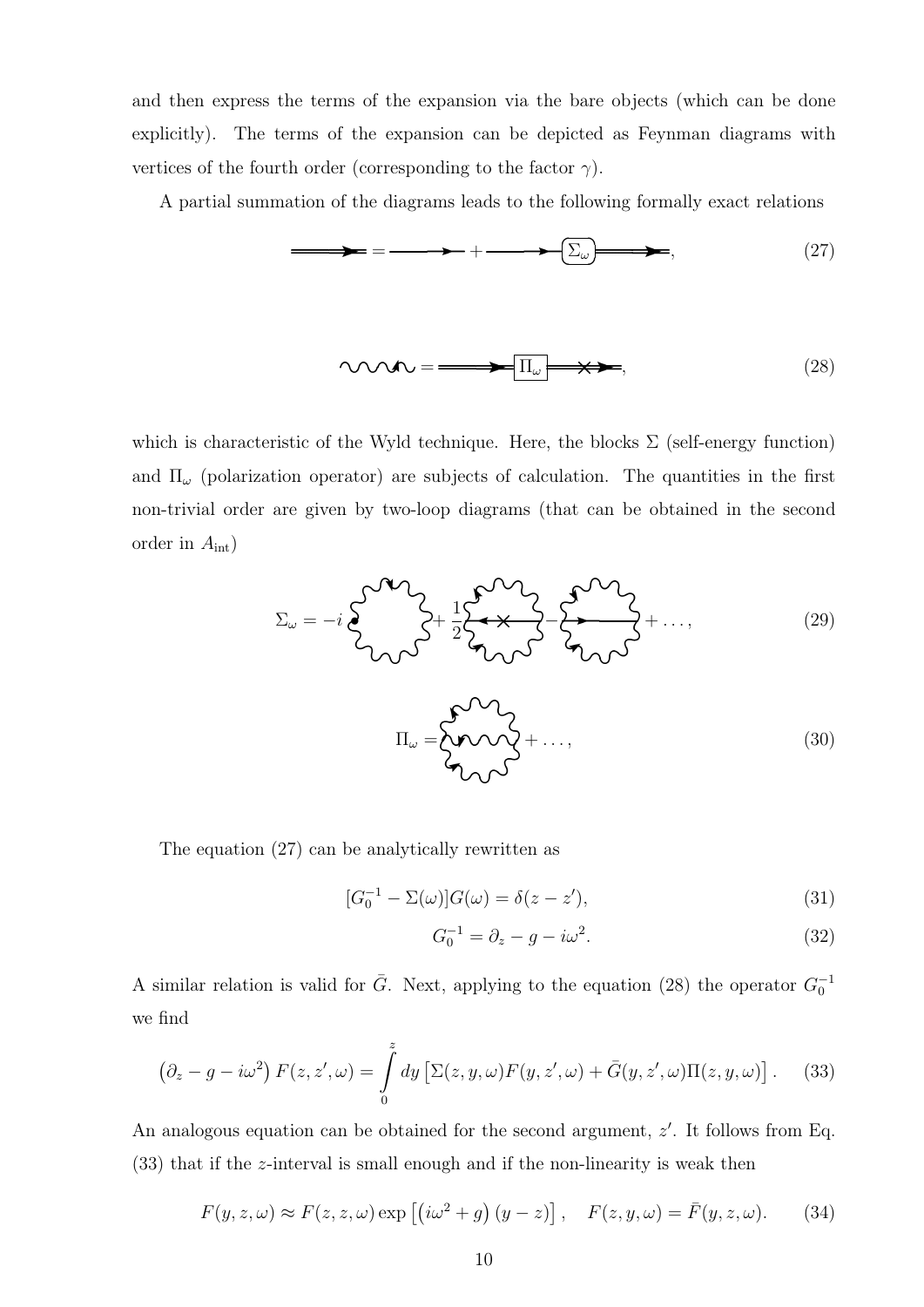Summing the equation  $(33)$ , and a similar one for  $z'$ , we obtain

$$
(\partial_z - 2g) F(z, z, \omega) = \int_0^z dy \, \left[ \Sigma(z, y, \omega) F(y, z, \omega) + G(z, y, \omega) \Pi(y, z, \omega) + c.c. \right], \tag{35}
$$

in which c.c. means a complex conjugated quantity. The next step is substituting into Eq. (35) expressions corresponding to two-loop diagrams (29) and (30) as  $\Sigma$  and  $\Pi$ . We then use the expressions (21,22) for the Green functions and reduce two-point pair correlation functions  $F$  to single-point ones by using Eq. (34). We can then calculate the integral over y in Eq.  $(35)$  to obtain the equation  $(13)$ .

# Supplementary Note 4. Solution

The right-hand side of Eq. (15) can be estimated as  $g_0 F(\gamma I/\beta \Delta^2)^2$ . We first analyze the case in which  $\gamma I \ll \beta \Delta^2$  at the end of the fibre. That means that the inequality is satisfied everywhere because I monotonically grows as  $z$  increases. The inequality  $\gamma I \ll \beta \Delta^2$  means that the linear term 2g in the left-hand side of Eq. (15) is larger than the collision integral (right-hand side of the equation). The main contribution to the F-evolution by the collision integral is produced at the nearest to the fibre end interval of the length  $\sim g_0^{-1}$ .

To calculate the non-linear (collision) contribution to  $F(L)$ , we can exploit the linear law (16) (in which the term with a can be neglected) to obtain  $F(z) = \exp[2g_0(z-L)]F(L)$ . Then in accordance with Eq.  $(15)$ , the non-linear correction to F can be written as

$$
F_{non} = \frac{\gamma^2}{3\beta^2} \int \frac{d\omega_1 d\omega_2 d\omega_3}{(2\pi)^2} \delta(\omega + \omega_1 - \omega_2 - \omega_3)
$$
  

$$
(\omega^2 + \omega_1^2 - \omega_2^2 - \omega_3^2)^{-2} (F F_2 F_3 + F_1 F_2 F_3 - F F_1 F_2 - F F_1 F_3),
$$
 (36)

in which all functions,  $F, F_1, \ldots$ , are taken at  $z = L$ .

To achieve a statistically steady state, we must satisfy the relation (7). We assume here that the signal scattering is produced by impurities. The reflection coefficient  $R$  then weakly depends on the frequency  $\omega$ , because the impurity size is much smaller than the wavelength. In this case the only parameter coming into the game is  $\kappa = |R_{\omega}|^2 \ll 1$ . It then follows from Eq. (7)

$$
F(0,\omega) = \kappa F(L,\omega). \tag{37}
$$

To satisfy Eq. (37), we must assume that the  $a\omega^2$ -contribution to the law (16) is small. Therefore:

$$
\kappa \exp\left(2 \int_0^L dz \ g_0\right) = 1 + \eta,\tag{38}
$$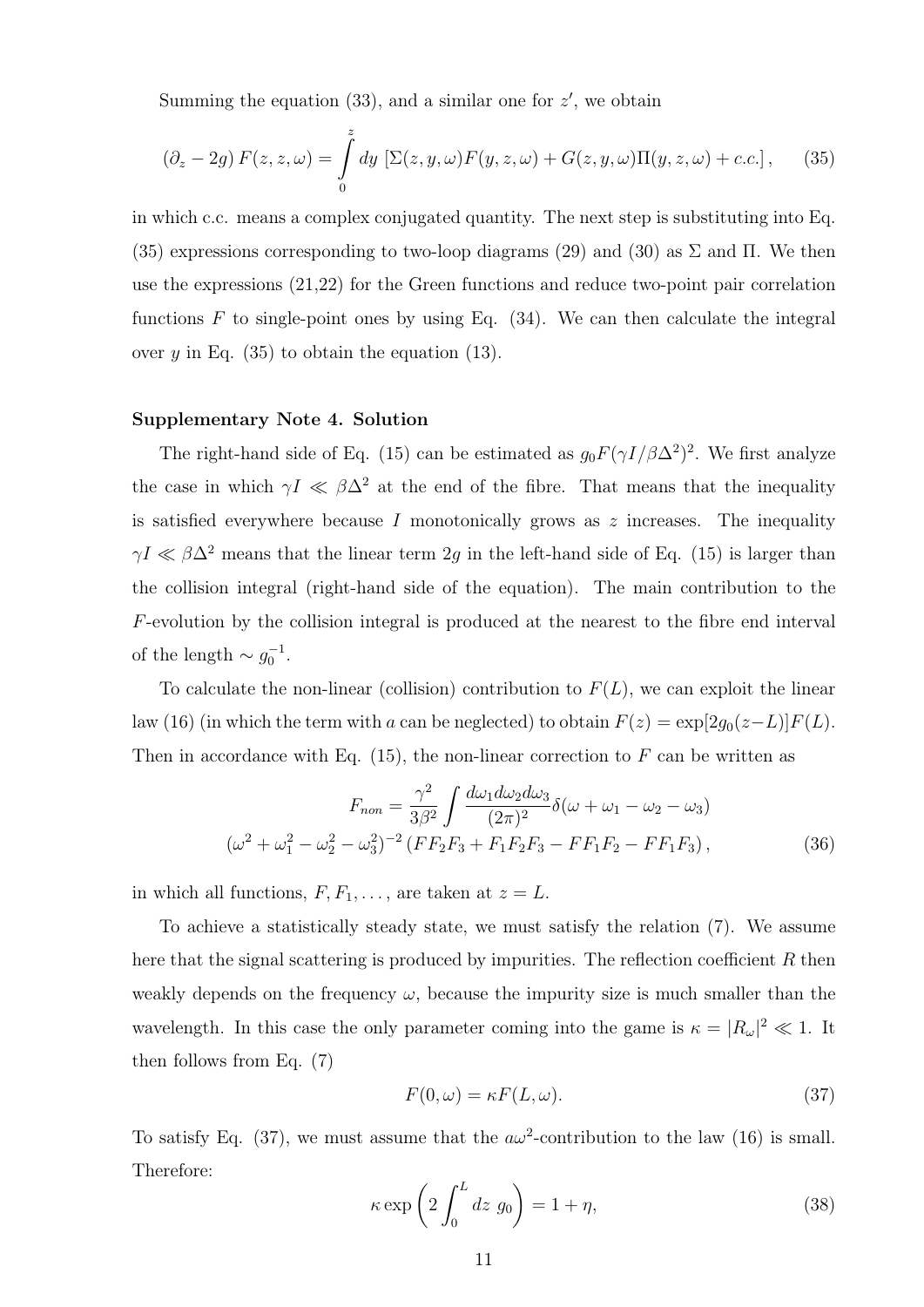in which  $\eta \ll 1$ .

Using the relations (16,36,38), we find from the condition (37)

$$
(\eta - 2\mathcal{A}\omega^2)F + \frac{\gamma^2}{3\beta^2} \int \frac{d\omega_1 d\omega_2 d\omega_3}{(2\pi)^2} \delta(\omega + \omega_1 - \omega_2 - \omega_3)
$$

$$
\frac{1}{(\omega^2 + \omega_1^2 - \omega_2^2 - \omega_3^2)^2} \left[ FF_2F_3 + F_1F_2F_3 - FF_1F_2 - FF_1F_3\right] = 0,
$$
(39)

in which all functions are taken at  $z = L$  and  $\mathcal{A} = \int_0^L dz \; aP$ . As follows from Eq. (39), the spectrum width is determined by the balance of the terms in the left-hand side:

$$
\Delta = \sqrt{\frac{\eta}{2\mathcal{A}}}.\tag{40}
$$

Note the smallness of  $\Delta$  in  $\eta$ . Comparing different terms in Eq. (39), we find  $I \sim$  $\beta \eta^{3/2}/(\gamma \mathcal{A})$  and

$$
I \sim \frac{\beta}{\gamma} \sqrt{\mathcal{A}} \,\Delta^3. \tag{41}
$$

Therefore,  $\Delta \propto I^{1/3}$  in this regime.

The equation (39) admits a self-similar substitution

$$
F(L,\omega) = \sqrt{\frac{3}{2}} \frac{\beta \eta}{\gamma \sqrt{\mathcal{A}}} \phi\left(\frac{\omega}{\Delta}\right),\tag{42}
$$

in which  $\Delta$  is determined by Eq. (40). The equation (39) then leads to the universal form of the equation for the self-similar function

$$
(x^{2} - 1)\phi(x) = \int \frac{dx_{2}dx_{3}}{(4\pi)^{2}} \frac{\phi\phi_{2}\phi_{3} + \phi_{1}\phi_{2}\phi_{3} - \phi\phi_{1}\phi_{2} - \phi\phi_{1}\phi_{3}}{(x - x_{2})^{2}(x - x_{3})^{2}},
$$
\n(43)

in which  $x_1 = x_2 + x_3 - x$ . The numerical solution of the equation gives the normalization factor

$$
\int dx \; \phi(x) \approx 23.8.
$$

We see from Eq. (41) that the spectral width  $\Delta$  grows as the intensity I increases. At some level of pumping,  $\gamma I$  becomes of the order of  $\beta \Delta^2$ . At higher pumping levels the lasing regime completely changes. This regime needs a separate consideration. Our preliminary analysis shows that in this regime, the relation  $\gamma I \sim \beta \Delta^2$  is satisfied during the non-linear stage of the generation wave propagation (near the fibre span end). These results will be presented elsewhere.

Using equation (43) the generation spectrum shape can be numerically calculated and different ratios between gain and dispersion,  $\lambda = 2g/\beta\Delta^2$ , see Fig.2 of the main text. Note that in the limiting case of small dispersion, the generation spectrum of random laser approaches the hyperbolic secant shape. Note that in the case of long Raman fibre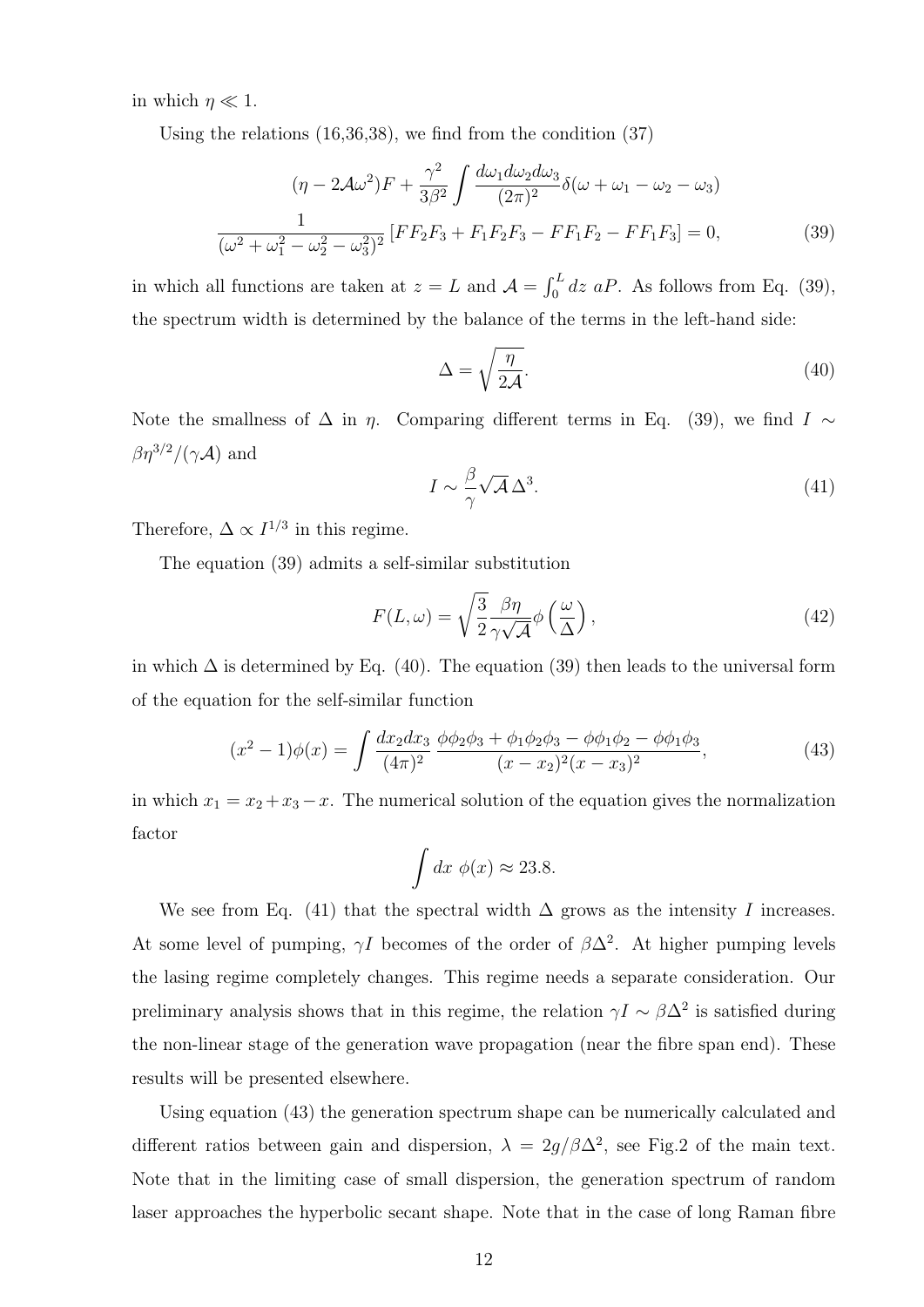laser with a conventional linear cavity, similar hyperbolic secant spectrum shape was observed and introduced in a phenomenological way in the limiting case of the dispersion much bigger than nonlinearity [2]. The fact that the hyperbolic secant shape of the wave spectrum being derived with the help of classical wave kinetics in [2] conventional fiber laser coincides with the spectrum shape derived within the new approach of active cycled wave kinetics for a very different system (random lasers with no cavity) is intriguing and should be further investigated.

## Supplementary Note 5. Experimental verification

To experimentally verify the predictions of the developed nonlinear kinetic theory, we designed a random fibre laser (Supplementary Figure 2).

The random fibre laser is built using 850 meters of a phosphosilicate fibre [12]. We choose the phosphosilicate fibre because of specific Raman gain profile. There is a single Raman gain peak with a spectral shape close to be Gaussian (i.e. parabolic in logarithmic scale). The frequency shift between generation wave and pump wave is about  $1,330 \text{ cm}^{-1}$ . The full width at half the maximum of the gain profile is around 8 nm. Under pumping at 1,115 nm, the laser generates at 1,308 nm. We use a random fibre laser configuration with a broadband mirror of a reflectivity close to 100% from one fibre end and only random feedback from other fibre end. The pump wave is coupled from the free fibre end. We use following fiber parameters (in accordance with notations in eq.(1) and (2)): linear losses  $\alpha = 0.09 \,\mathrm{km}^{-1}$ , dispersion  $\beta = 4.3 \text{ps}^2 \text{km}^{-1}$ , Kerr coefficient  $\gamma = 7 \text{ (km-W)}^{-1}$ , Raman gain coefficient  $g_R = 0.68 \text{ (km·W)}^{-1}$ , coefficient  $a = 0.026 \text{ ps}^2 \text{W}^{-1} \text{km}^{-1}$ .

Due to the symmetry, the configuration with a broadband mirror placed at  $z=0$  is equivalent to the configuration of the laser having twice a fibre length, no point-based reflectors, and pumped from both fibre ends (Supplementary Figure 2b), see review [1] for details. Using a balance equations set [1], we can model the pump and generation power distributions. Generation waves are strongly amplified in the small region near fibre ends. Thus, the main contribution to the backscattered wave also occurs only in the same region near fibre ends. As a result, the theoretical assumption that the feedback in the system is provided by an effective point-based reflector,  $I_{-}(L) = R_{\text{eff}}I_{+}(L)$ , with some random reflection coefficient  $R(\omega)$ , is well-justified under our experimental conditions. Here,  $I_+$ and I<sup>−</sup> are intensities of forward- and backward-propagating waves (see Supplementary Figure 1). The laser is designed in the way that the generation power satisfies the inequal-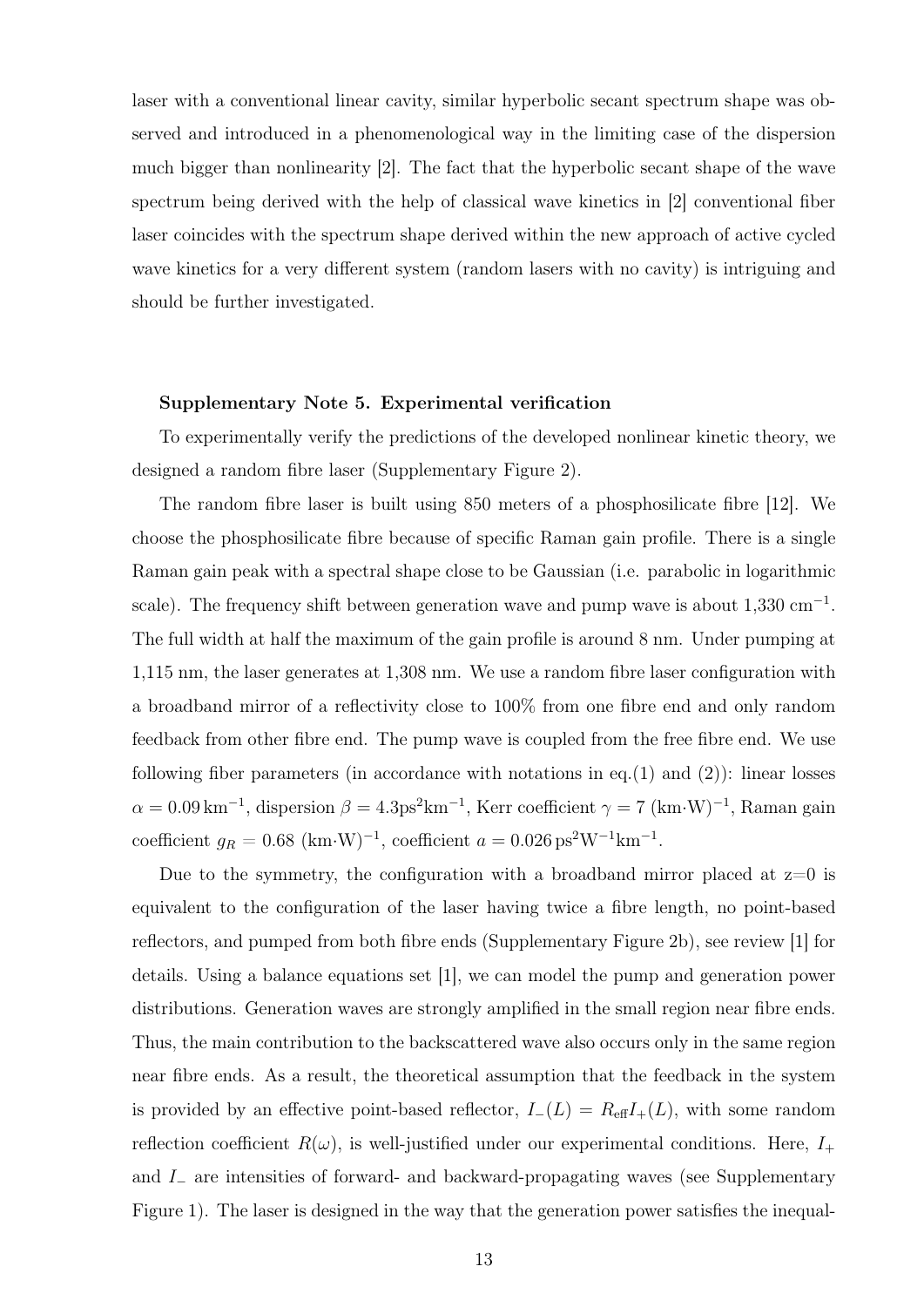ity  $(\gamma I_{\text{out}})^2 / ((g_R P_{\text{in}})^2 + (0.5 \beta_2 \Delta^2)^2) < 1$  in a sufficiently broad range of pump powers above the threshold, allowing use of the perturbation theory for kinetic equation.

# Supplementary Note 6. Linear kinetic theory near the generation threshold: Schawlow-Townes limit

The wave kinetic approach developed here for active cyclic systems provides an interesting possibility to expand the seminal result by Schawlow-Townes. It also describes how, after the initial linear spectral narrowing, the wave spectrum of random fibre laser becomes broader due to the nonlinear interactions, when power increases well above the generation threshold. It is common knowledge laser physics that the lasing spectrum becomes narrower while the pump power increases inversely proportional to the power [13]. This is true when there are no nonlinear interactions [13]. In our experiments, both spectrum narrowing at low powers and nonlinear spectrum broadening at high power are observed (see Fig. 3b in the main text).

At very low pump power  $g_RPL \ll 1$ , the emission spectrum shape repeats the spectral shape of the gain profile, which we define in this section as a generalized form of (2)

$$
g(\omega) = g_R P e^{-\omega^2/\Gamma_R^2}
$$
\n(44)

with a width  $\Gamma_R^2 = g_R/a$ , in which a is defined in (2). Note that we don't include linear losses  $\alpha$  into the definition of  $g(\omega)$  (44) for the sake of further simplicity.

Further, we use a configuration from Supplementary Figure 2a with a highly reflective mirror. The starting point of the consideration is the power balance equation on the spectrum of the backward wave  $I_{\omega}^-$  propagating from the output  $z = L$  towards the mirror  $z = L/2$ 

$$
-\frac{dI_{\omega}^{-}}{dz} = 2(g - \alpha)I_{\omega}^{-} + 4g\hbar\omega_{0} + \varepsilon I_{\omega}^{+}
$$
\n(45)

with a zero initial condition. Here,  $\varepsilon$  is a Rayleigh scattering coefficient,  $\varepsilon = 0.001 \cdot \alpha$ , [1],  $4g\hbar\omega_0$  is the term considering energy input from spontaneous emission with Planck constant  $\hbar$  and carrier angular frequency is  $\omega_0$ . We remind that frequency  $\omega$  is frequency detuning from the center of the gain profile.

The wave propagating in the forward direction (from  $L/2$  to  $L$ ) obeys a similar equation, but we can neglect a Rayleigh backscattering, as it has a small impact on a wave of high enough intensity. Thus, we can describe its evolution as an exponential growth due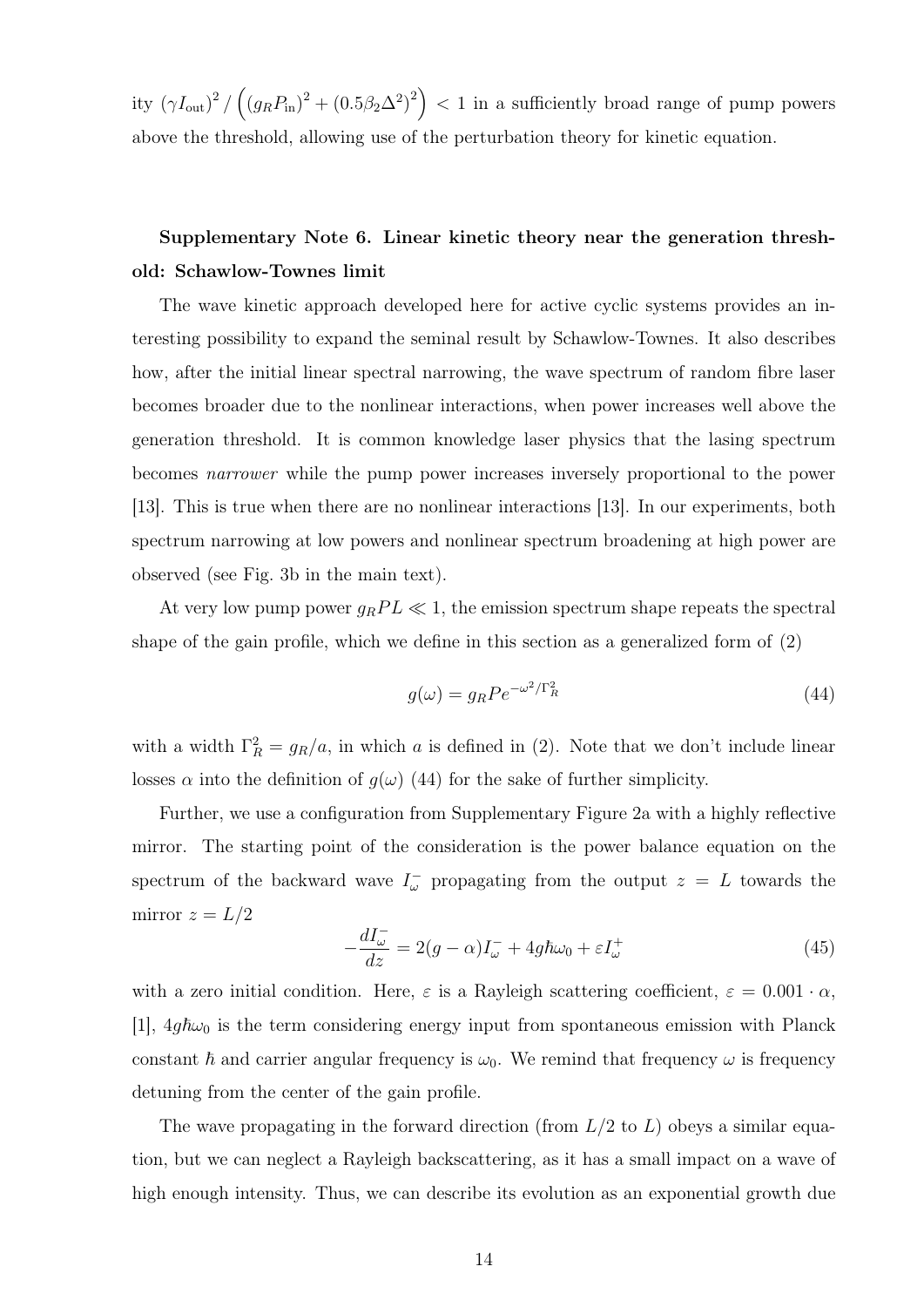to Raman amplification

$$
\frac{dI_{\omega}^{+}}{dz} = 2(g - \alpha)I_{\omega}^{+} + 4g\hbar\omega_{0}
$$
\n(46)

Using its approximate solution  $I_{\omega}^{+}(z) = I_{\omega}^{out} e^{2(g-\alpha)(z-L)}$  in (45), and relying on boundary conditions at  $z = L/2$ :  $I^+_{\omega}(L/2) = I^-_{\omega}(L/2)$ , we can finally obtain the formula for the output spectrum  $I_{\omega}^{out}$ 

$$
I_{\omega}^{+}(L) = 2\hbar\omega_0 \frac{g(e^{2(g-\alpha)L/2} - 1)}{g - \alpha} \frac{e^{2(g-\alpha)L/2} + 1}{1 - \frac{\varepsilon(e^{4(g-\alpha)L/2} - 1)}{4(g-\alpha)}}
$$
(47)

The equation (47) defines the spectrum shape and spectral width in Schawlow-Townes limit. We can numerically find the wave spectrum shape (Supplementary Figure 3a), and determine the spectral width from it (Supplementary Figure 3b).

Note that the lasing threshold defined by random distributed feedback is clearly marked on this graph at generation power around 0.01 W by abrupt changes in the spectrum narrowing law. As a result, the spectrum becomes narrower inversely proportional to the generation power, similar to the Schawlow-Townes law [13]. Therefore, we extend Schawlow and Townes' approach to describe spectrum narrowing in random fibre lasers near the generation threshold.

### Supplementary References

- [1] Turitsyn, S.K. et al. Random distributed feedback fibre lasers, Phys. Reports in press (2014).
- [2] Babin S.A., Churkin D.V., Ismagulov A.E., Kablukov S.I. & Podivilov E.V. FWMinduced turbulent spectral broadening in a long Raman fiber laser. J. Opt. Soc. Am. B 24, 1729-1738 (2007).
- [3] Wyld, Jr., H. W. Formulation of the theory of turbulence in an incompressible fluid. Ann. of Physics **14**, 143-165 (1961).
- [4] Lifshitz E.M. & Pitaevskii, L.P. Physical kinetics (Pergamon, Oxford, 1981).
- [5] Zakharov, V., L'vov, V. & Falkovich, G. Kolmogorov Spectra of Turbulence I: Wave Turbulence (Springer-Verlag, Berlin, 1992).
- [6] Zakharov, V.E. Turbulence in Integrable Systems, Studies in Applied Mathematics 122, 219пїЅ234 (2009).